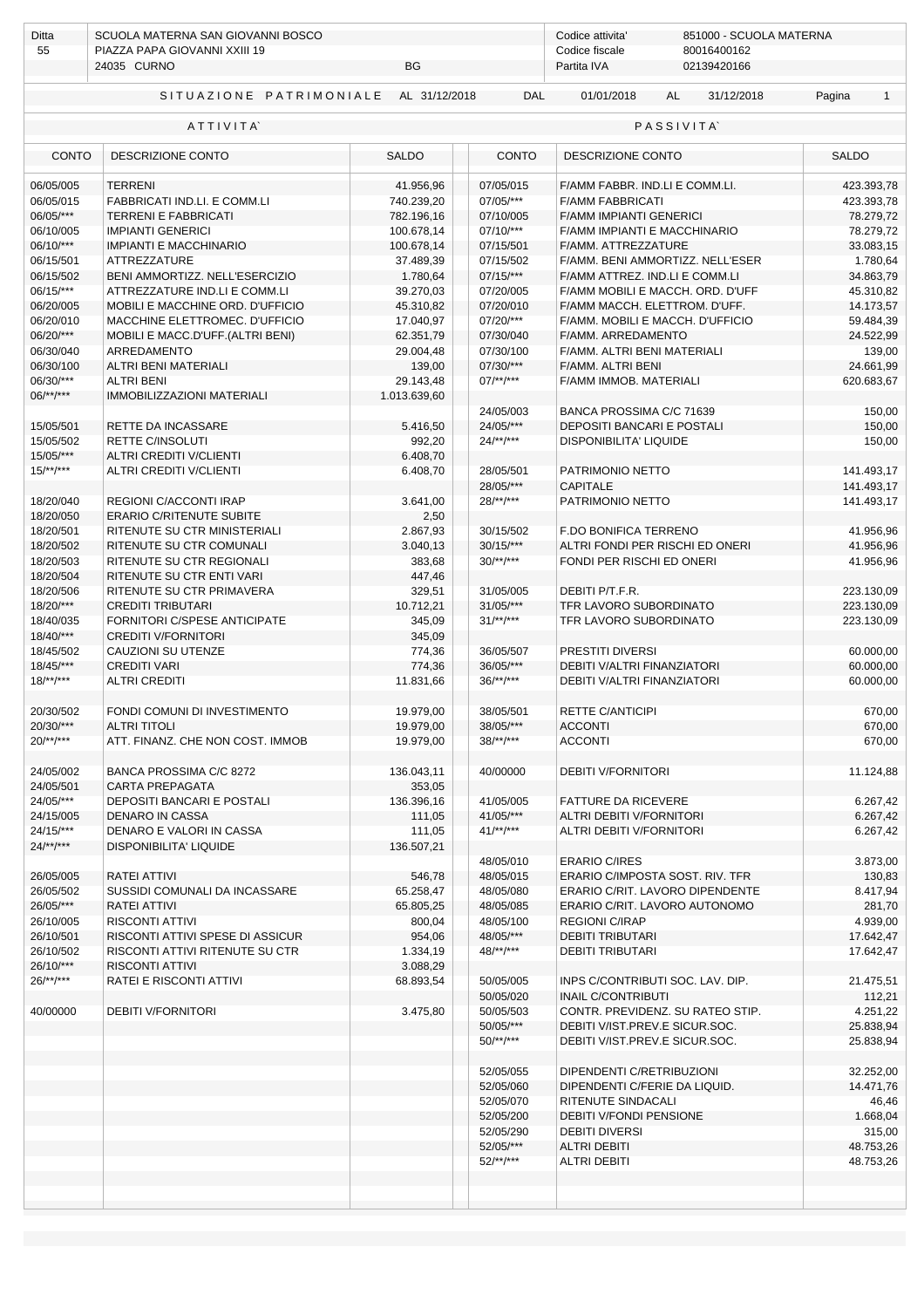| Ditta<br>55  | SCUOLA MATERNA SAN GIOVANNI BOSCO<br>PIAZZA PAPA GIOVANNI XXIII 19<br>24035 CURNO<br>BG. |               |                        | Codice attivita'<br>Codice fiscale               |                  | 851000 - SCUOLA MATERNA<br>80016400162 |           |                       |  |
|--------------|------------------------------------------------------------------------------------------|---------------|------------------------|--------------------------------------------------|------------------|----------------------------------------|-----------|-----------------------|--|
|              |                                                                                          |               |                        | Partita IVA                                      |                  |                                        |           |                       |  |
|              | SITUAZIONE PATRIMONIALE                                                                  | AL 31/12/2018 | <b>DAL</b>             | 01/01/2018                                       | AL               | 31/12/2018                             | Pagina    | 2                     |  |
|              | ATTIVITA                                                                                 |               |                        |                                                  | <b>PASSIVITA</b> |                                        |           |                       |  |
| <b>CONTO</b> | DESCRIZIONE CONTO                                                                        | <b>SALDO</b>  | CONTO                  | DESCRIZIONE CONTO                                |                  |                                        |           | <b>SALDO</b>          |  |
|              |                                                                                          |               | 54/05/005              | <b>RATEI PASSIVI</b>                             |                  |                                        |           | 8.369,75              |  |
|              |                                                                                          |               | 54/05/***<br>54/10/501 | <b>RATEI PASSIVI</b><br>RISCONTI PASSIVI SUSSIDI |                  |                                        |           | 8.369,75<br>39.627,17 |  |
|              |                                                                                          |               | $54/10$ /***           | RISCONTI PASSIVI                                 |                  |                                        | 39.627,17 |                       |  |
|              |                                                                                          |               | $54$ /**/***           | RATEI E RISCONTI PASSIVI                         |                  |                                        |           | 47.996,92             |  |
|              |                                                                                          |               |                        |                                                  |                  |                                        |           |                       |  |
| $***$        | <b>TOTALE ATTIVITA'</b>                                                                  | 1.260.735,51  | $***$                  | <b>TOTALE PASSIVITA</b>                          |                  |                                        |           | 1.245.707,78          |  |
|              |                                                                                          |               | ****                   | UTILE DI ESERCIZIO                               |                  |                                        |           | 15.027,73             |  |
| *****        | TOTALE A PAREGGIO                                                                        | 1.260.735,51  | *****                  | <b>TOTALE A PAREGGIO</b>                         |                  |                                        |           | 1.260.735,51          |  |
|              |                                                                                          |               |                        |                                                  |                  |                                        |           |                       |  |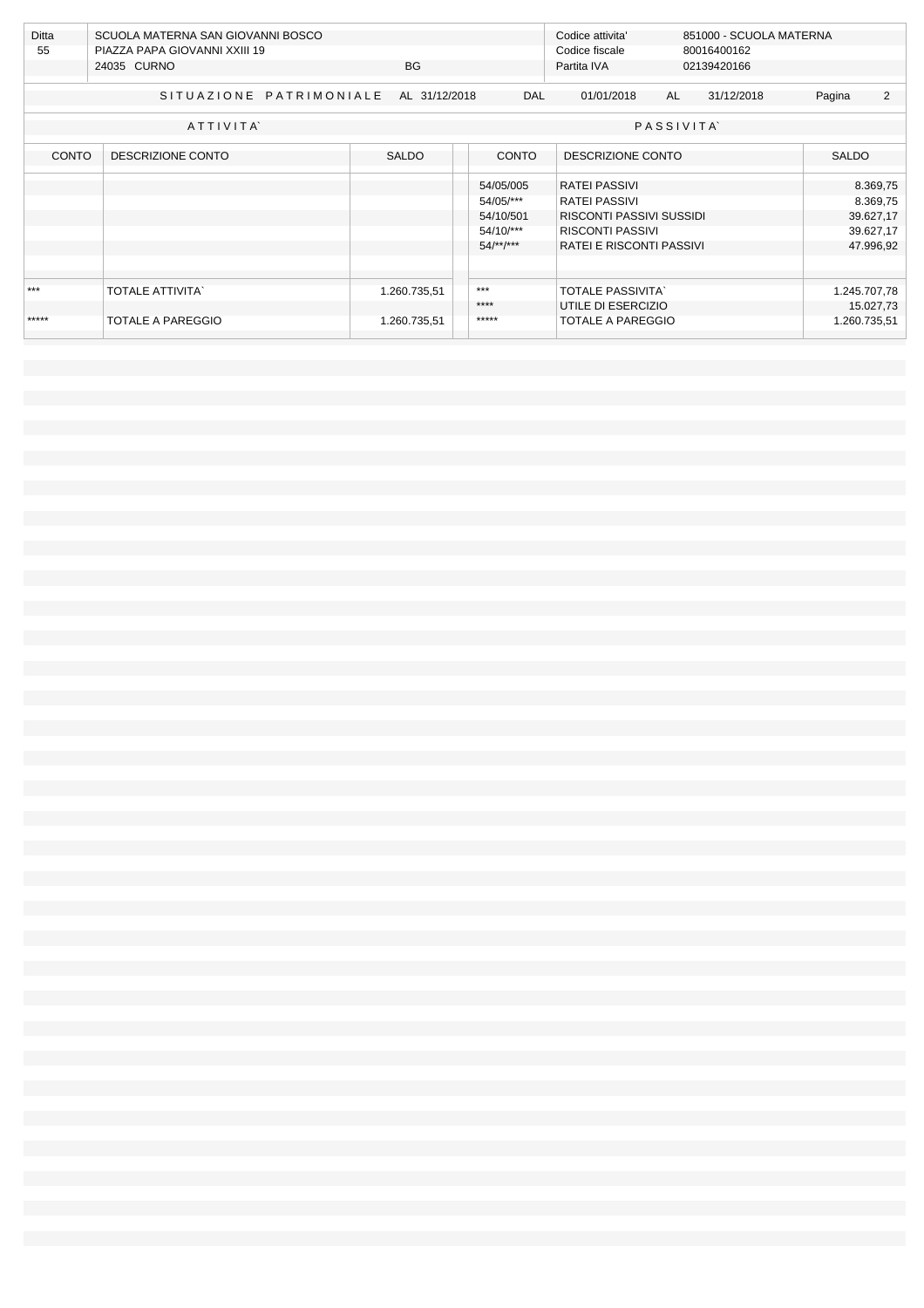| Ditta                  | SCUOLA MATERNA SAN GIOVANNI BOSCO                              |                        |                              |                                | Codice attivita'<br>851000 - SCUOLA MATERNA |              |            |  |  |  |
|------------------------|----------------------------------------------------------------|------------------------|------------------------------|--------------------------------|---------------------------------------------|--------------|------------|--|--|--|
| 55                     | PIAZZA PAPA GIOVANNI XXIII 19                                  |                        |                              |                                | 80016400162                                 |              |            |  |  |  |
|                        | 24035 CURNO                                                    | <b>BG</b>              |                              | Partita IVA                    | 02139420166                                 |              |            |  |  |  |
|                        | SITUAZIONE ECONOMICA                                           | AL 31/12/2018          | <b>DAL</b>                   | 01/01/2018                     | 31/12/2018<br>AL                            | Pagina       | 3          |  |  |  |
|                        | COSTI, SPESE E PERDITE                                         |                        |                              |                                | <b>RICAVI E PROFITTI</b>                    |              |            |  |  |  |
|                        | <b>CONTO</b><br>DESCRIZIONE CONTO                              |                        | <b>CONTO</b>                 | DESCRIZIONE CONTO              |                                             | <b>SALDO</b> |            |  |  |  |
| 66/25/005              | <b>MERCI C/ACOUISTI</b>                                        | 40.798,90              | 58/10/005                    | RICAVI PER PRESTAZ. DI SERVIZI |                                             |              | 268.690,20 |  |  |  |
| 66/25/501              | ACQUISTI MAT. DIDATTICO E GIOCHI                               | 6.487,60               | 58/10/501                    | RICAVI PER PREST. SERV. NIDO   |                                             |              | 239.136,40 |  |  |  |
| 66/25/502              | ACQUISTI MATERIALE PER CUCINA                                  | 1.137,32               | 58/10/502                    |                                | RICAVI PER PREST. SERV.PRIMAVERA            |              | 73.295,80  |  |  |  |
| 66/25/***              | <b>MERCI</b>                                                   | 48.423,82              | 58/10/513                    | <b>INTEGRAZIONI RETTE</b>      |                                             | 68.011,33    |            |  |  |  |
| 66/30/015              | <b>MATERIALE DI PULIZIA</b>                                    | 2.430,34               | 58/10/***                    |                                | RICAVI DELLE PRESTAZ. - IMPRESE             | 649.133,73   |            |  |  |  |
| 66/30/025              | <b>CANCELLERIA</b>                                             | 2.677,46               | $58$ /**/***                 | <b>RICAVI</b>                  |                                             |              | 649.133,73 |  |  |  |
| 66/30/045<br>66/30/491 | INDUMENTI DI LAVORO<br>ALTRI ACQUISTI INDEDUCIBILI             | 86,62<br>2.055,64      | 64/05/100                    | ABBUONI/ARROT. ATTIVI IMP.     |                                             |              | 25,25      |  |  |  |
| 66/30/501              | MATERIALE DI CONSUMO                                           | 12.351,43              | 64/05/155                    | PROVENTI PER LIBERALITA'       |                                             |              | 1.300,47   |  |  |  |
| 66/30/503              | <b>ACQUISTI VARI</b>                                           | 294,57                 | 64/05/***                    | ALTRI RICAVI E PROVENTI        |                                             |              | 1.325,72   |  |  |  |
| 66/30/504              | ACQ. MATERIALE 626 D.LGS 81/08                                 | 252,84                 | 64/10/501                    | <b>SUSSIDI MINISTERIALI</b>    |                                             |              | 71.698,58  |  |  |  |
| 66/30/***              | <b>ALTRI ACQUISTI</b>                                          | 20.148,90              | 64/10/502                    | <b>SUSSIDI COMUNALI</b>        |                                             |              | 13.686,55  |  |  |  |
| 66/**/***              | COSTI P/MAT.PRI, SUSS., CON.E MER.                             | 68.572,72              | 64/10/503                    | SUSSIDI COMUNALI NIDO          |                                             |              | 30.458,52  |  |  |  |
|                        |                                                                |                        | 64/10/504                    | <b>SUSSIDI REGIONALI</b>       |                                             |              | 9.592,09   |  |  |  |
| 68/05/025              | <b>ENERGIA ELETTRICA</b>                                       | 9.273,78               | 64/10/507                    | SUSSIDI SEZIONE PRIMAVERA      |                                             |              | 8.237,71   |  |  |  |
| 68/05/040              | <b>GAS RISCALDAMENTO</b>                                       | 16.914,00              | 64/10/513                    | SUSSIDIO LEGGE 65/17 0 - 6     |                                             |              | 16.418,69  |  |  |  |
| 68/05/045              | <b>ACOUA</b>                                                   | 715,85                 | 64/10/***                    |                                | CONTRIBUTO IN CONTO ESERCIZIO               | 150.092,14   |            |  |  |  |
| 68/05/052              | CANONE DI MANUTENZIONE PERIODICA                               | 2.502,34               | 64/15/503                    |                                | EROGAZIONE QUOTE 5 PER MILLE                |              | 1.594,01   |  |  |  |
| 68/05/055<br>68/05/125 | MANUT.E RIPARAZ.BENI PROPRI 5%<br>ASSICURAZ. NON OBBLIGATORIE  | 10.298,09<br>1.630,95  | $64/15$ /***<br>$64$ /**/*** | <b>ALTRI RICAVI E PROVENTI</b> | CONTRIBUTI IN CONTO CAPITALE                | 153.011,87   | 1.594,01   |  |  |  |
| 68/05/132              | SERVIZI DI PULIZIA                                             | 1.806,30               |                              |                                |                                             |              |            |  |  |  |
| 68/05/160              | COMPENSI SINDACI-PROFESSIONISTI                                | 1.268,80               | 87/20/035                    | INT.ATT.SU DEPOSITI BANCARI    |                                             |              | 9,60       |  |  |  |
| 68/05/184              | COMPENSI LAV.OCCAS.ATTIN.ATTIV.                                | 462,50                 | 87/20/***                    | PROV. DIVERSI DAI PRECEDENTI   |                                             |              | 9,60       |  |  |  |
| 68/05/265              | COMP.PROF.NON DIR.AFFER.ATTIVITA                               | 1.371,95               | $87$ /**/***                 | ALTRI PROVENTI FINANZIARI      |                                             |              | 9,60       |  |  |  |
| 68/05/320              | SPESE TELEFONICHE                                              | 2.924,94               |                              |                                |                                             |              |            |  |  |  |
| 68/05/330              | SPESE POSTALI E DI AFFRANCATURA                                | 144,50                 |                              |                                |                                             |              |            |  |  |  |
| 68/05/340              | SPESE DI RAPPRESENTANZA DEDUCIB.                               | 1.899,75               |                              |                                |                                             |              |            |  |  |  |
| 68/05/370              | <b>ONERI BANCARI</b>                                           | 4.577,62               |                              |                                |                                             |              |            |  |  |  |
| 68/05/491              | ALTRI SERVIZI INDEDUCIBILI                                     | 280,00                 |                              |                                |                                             |              |            |  |  |  |
| 68/05/501<br>68/05/503 | ASSISTENZA SCOLASTICA                                          | 7.312,65<br>800,00     |                              |                                |                                             |              |            |  |  |  |
| 68/05/511              | ALTRE ATTIVITA' DIDATTICHE<br>ASSISTENZE E CONSULENZE TECNICHE | 974,78                 |                              |                                |                                             |              |            |  |  |  |
| 68/05/512              | CONSULENZA AMMINISTRATIVA                                      | 13.831,26              |                              |                                |                                             |              |            |  |  |  |
| 68/05/513              | PRESTAZIONI TECNICHE                                           | 51,24                  |                              |                                |                                             |              |            |  |  |  |
| 68/05/514              | SPESE 626 D.LGS 81/08                                          | 3.654,26               |                              |                                |                                             |              |            |  |  |  |
| 68/05/515              | SPESE AGGIORNAMENTO PROFESSIONAL                               | 364,00                 |                              |                                |                                             |              |            |  |  |  |
| 68/05/516              | SPESE PER TRASPORTO ALUNNI                                     | 2.939,97               |                              |                                |                                             |              |            |  |  |  |
| 68/05/521              | RIMBORSO SPESE                                                 | 1.480,00               |                              |                                |                                             |              |            |  |  |  |
| 68/05/***              | <b>COSTI PER SERVIZI</b>                                       | 87.479,53              |                              |                                |                                             |              |            |  |  |  |
| $68$ /**/***           | <b>COSTI PER SERVIZI</b>                                       | 87.479,53              |                              |                                |                                             |              |            |  |  |  |
| 72/05/010              | SALARI E STIPENDI                                              | 172.283,05             |                              |                                |                                             |              |            |  |  |  |
| 72/05/501              | SALARI E STIPENDI NIDO                                         | 158.000,87             |                              |                                |                                             |              |            |  |  |  |
| 72/05/502              | SALARI E STIPENDI PROMISCUO                                    | 60.748,62              |                              |                                |                                             |              |            |  |  |  |
| 72/05/513              | SALARI E STIPENDI PRIMAVERA                                    | 47.224,73              |                              |                                |                                             |              |            |  |  |  |
| 72/05/***              | SALARI E STIPENDI                                              | 438.257,27             |                              |                                |                                             |              |            |  |  |  |
| 72/15/005              | <b>ONERI SOCIALI INPS</b>                                      | 45.692,87              |                              |                                |                                             |              |            |  |  |  |
| 72/15/025              | <b>ONERI SOCIALI INAIL</b>                                     | 2.178,94               |                              |                                |                                             |              |            |  |  |  |
| 72/15/502<br>72/15/503 | ONERI SOCIALI INPS NIDO<br>ONERI SOCIALI INPS PROMISCUO        | 37.431,25<br>15.923,23 |                              |                                |                                             |              |            |  |  |  |
| 72/15/517              | <b>ONERI SOCIALI PRIMAVERA</b>                                 | 13.224,19              |                              |                                |                                             |              |            |  |  |  |
| 72/15/***              | <b>ONERI SOCIALI</b>                                           | 114.450,48             |                              |                                |                                             |              |            |  |  |  |
| 72/20/005              | <b>TFR</b>                                                     | 14.110,92              |                              |                                |                                             |              |            |  |  |  |
| 72/20/501              | TFR LIQUIDATO                                                  | 1.800,74               |                              |                                |                                             |              |            |  |  |  |
| 72/20/502              | <b>TFR NIDO</b>                                                | 6.212,93               |                              |                                |                                             |              |            |  |  |  |
| 72/20/503              | <b>TFR PROMISCUO</b>                                           | 3.458,70               |                              |                                |                                             |              |            |  |  |  |
| 72/20/504              | <b>TFR PRIMAVERA</b>                                           | 3.807,20               |                              |                                |                                             |              |            |  |  |  |
| 72/20/505              | TFR LIQUIDATO NIDO                                             | 2.044,25               |                              |                                |                                             |              |            |  |  |  |
| 72/20/506              | TFR LIQUIDATO PROMISCUO                                        | 97,37                  |                              |                                |                                             |              |            |  |  |  |
| 72/20/507<br>72/20/508 | TFR LIQUIDATO PRIMAVERA<br>TFR FDI PENS(-50 DIP) NIDO          | 774,54<br>2.849,45     |                              |                                |                                             |              |            |  |  |  |
| 72/20/509              | TFR FDI PENS(-50 DIP) PROMISCUO                                | 1.647,40               |                              |                                |                                             |              |            |  |  |  |
| 72/20/***              | TRATTAMENTO FINE RAPPORTO                                      | 36.803,50              |                              |                                |                                             |              |            |  |  |  |
| $72$ /**/***           | COSTI PER IL PERSONALE                                         | 589.511,25             |                              |                                |                                             |              |            |  |  |  |
|                        |                                                                |                        |                              |                                |                                             |              |            |  |  |  |
| 75/05/015              | AMM.TO ORD.FABB.IND.LI E COM.                                  | 17.172,30              |                              |                                |                                             |              |            |  |  |  |
| 75/05/***              | AMM.TO TERRENI E FABBRICATI                                    | 17.172,30              |                              |                                |                                             |              |            |  |  |  |
|                        |                                                                |                        |                              |                                |                                             |              |            |  |  |  |